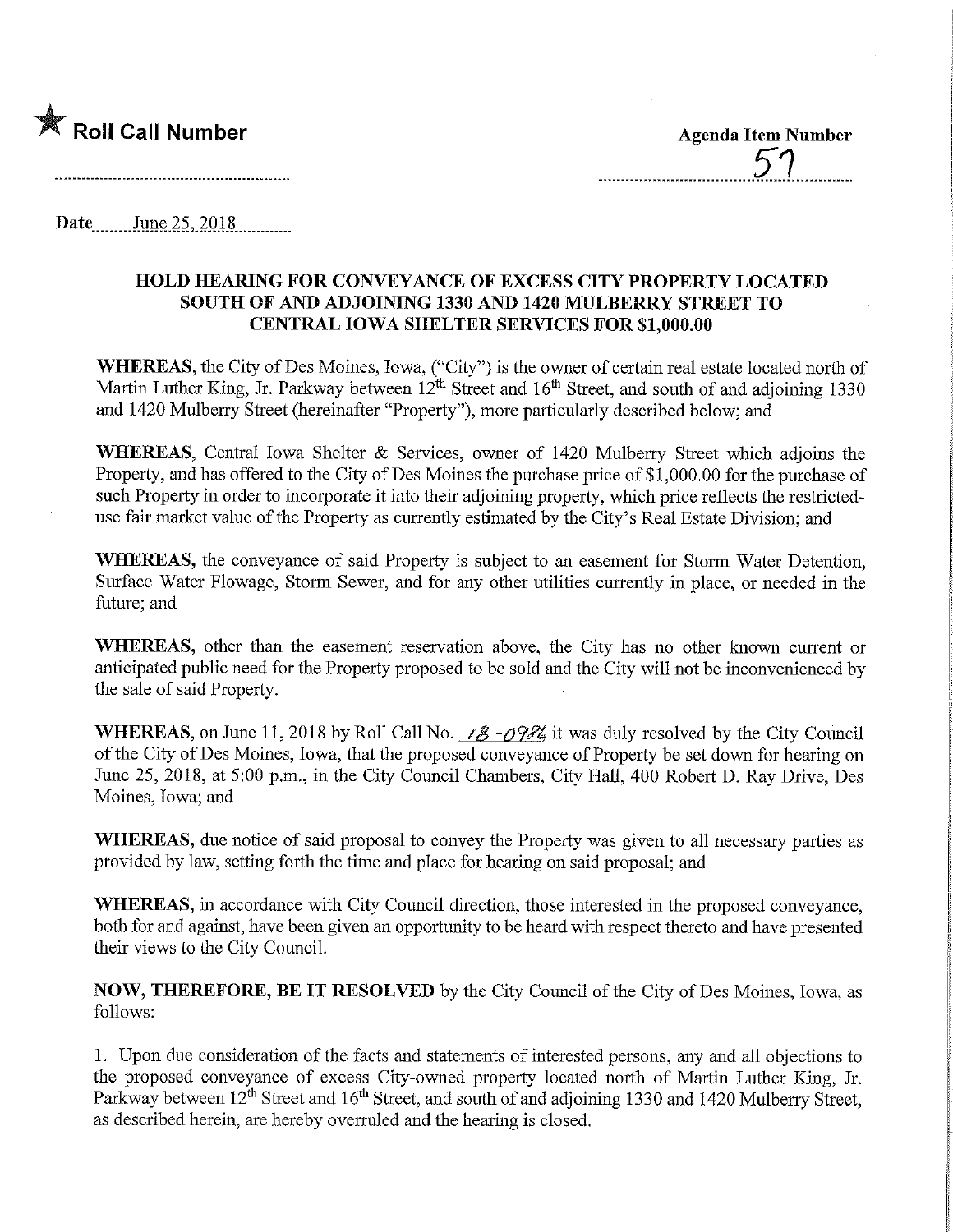

Roll Call Number<br>
Agenda Item Number<br>
51

## **Date** June 25, 2018

2. There is no public need or benefit for the excess City-owned property proposed to be conveyed, and the public would not be inconvenienced by reason of the conveyance of the property located north of Martin Luther King, Jr. Parkway between 12<sup>th</sup> Street and 16<sup>th</sup> Street, and south of and adjoining 1330 and 1420 Mulberry Street, legally described as follows, to Central Iowa Shelter  $\&$  Services for \$1,000.00, and said conveyance is hereby approved, subject to reservation of easements for all existing utilities in place, until such time that they are abandoned or relocated:

ALL THAT PART OF SW 16TH STREET, AND PART OF LOTS 5,6 AND 7 IN BLOCK 42 OF LYON'S ADDITION TO FORT DES MOINES, AND PART OF THE VACATED ALLEY LYING BETWEEN LOTS 6 AND 7 IN BLOCK 42 OF LYON'S ADDITION TO FORT DES MOINES, AND PART OF VACATED MULBERRY STREET, AND PART OF LOT 5 OF THE OFFICIAL PLAT OF THE NORTHEAST 1/4 OF SECTION 8, TOWNSHIP 78 NORTH, RANGE 24 WEST OF THE 5TH PRINCIPAL MERIDIAN, AND PART OF LOTS 13, 2 AND 3 OF THE OFFICIAL PLAT OF THE NORTHWEST 1/4 OF SECTION 9, TOWNSHIP 78 NORTH, RANGE 24 WEST OF THE 5TH PRINCIPAL MERIDIAN, AND PART OF LOT 5 OF KEENE AND POINDEXTER'S OFFICIAL PLAT, AND PART OF VACATED CHERRY STREET, AND LOTS 1, 2, 3, 4, 5, 6, AND 7 IN BLOCK 32 OF KEENE AND POINDEXTER'S ADDITION TO FORT DES MOINES, AND PART OF THE VACATED ALLEY LYING BETWEEN LOTS 4 AND 5 IN BLOCK 32 OF KEENE AND POINDEXTER'S ADDITION TO FORT DES MOINBS, AND PART OF THE VACATED ALLEY LYING BETWEEN LOTS 2 AND 3 IN BLOCK 32 OF KEENE AND POINDEXTER'S ADDITION TO FORT DES MOINES, AND PART OF THE VACATED ALLEY LYING BETWEEN LOTS 1,2 AND 7 IN BLOCK 32 OF KEENE AND POINDEXTER'S ADDITION TO FORT DES MOINES, ALL NOW INCLUDED IN AND FORMING A PART OF THE CITY OF DES MOINES, POLK COUNTY, IOWA, MORE PARTICULARLY DESCRIBED AS FOLLOWS:

COMMENCING AT THE NORTHEASTERLY CORNER OF LOT 1 IN BLOCK 33 OF KEENE AND POINDEXTER'S ADDITION TO FORT DES MOINES, ALSO BEING THE NORTHEASTERLY CORNER OF THE PARCEL OF LAND THAT IS DESCRIBED IN BOOK 13886, PAGES 282-283 IN THE POLK COUNTY RECORDER'S OFFICE, SAID CORNER IS ON THE PRESENT SOUTHEASTERLY RIGHT-OF-WAY LINE OF MULBERRY STREET; THENCE SOUTH 74° (DEGREES) 10' (MINUTES) 15" (SECONDS) WEST ASSUMED BEASJNG FOR THE PURPOSE OF THIS DESCRIPTION ON THE PRESENT SOUTHEASTERLY RIGHT-OF-WAY LINE OF MULBERRY STREET, ALSO BEING THE NORTHWESTERLY LINE OF THE PARCEL OF LAND THAT IS DESCRIBED IN BOOK 13886, PAGES 282-283 IN THE POLK COUNTY RECORDER'S OFFICE, 300.00 FEET TO THE NORTHWESTERLY CORNER OF THE PARCEL OF LAND THAT IS DESCRIBED IN BOOK 13886, PAGES 282-283 IN THE POLK COUNTY RECORDER'S OFFICE, ALSO BEmG THE NORTHEASTERLY CORNER OF PARCEL 'A' THAT IS DESCRIBED W BOOK 13708, PAGES 770-776 IN THE POLK COUNTY RECORDER'S OFFICE; THENCE SOUTH 15°13'48" EAST ON THE SOUTHWESTERLY LINE OF THE PARCEL OF LAND THAT IS DESCRIBED IN BOOK 13886, PAGES 282-283 IN THE POLK COUNTY RECORDER'S OFFICE, ALSO BEMG THE NORTHEASTERLY LINE OF PARCEL 'A' THAT IS DESCRIBED W BOOK 13708, PAGES 770-776 JN THE POLK COUNTY RECORDER'S OFFICE, 347.00 FEET TO THE SOUTHWESTERLY CORNER OF THE PARCEL OF LAND THAT IS DESCRIBED IN BOOK 13886, PAGES 282-283 IN THE POLK COUNTY RECORDER'S OFFICE, ALSO BEING THE SOUTHEASTERLY CORNER OF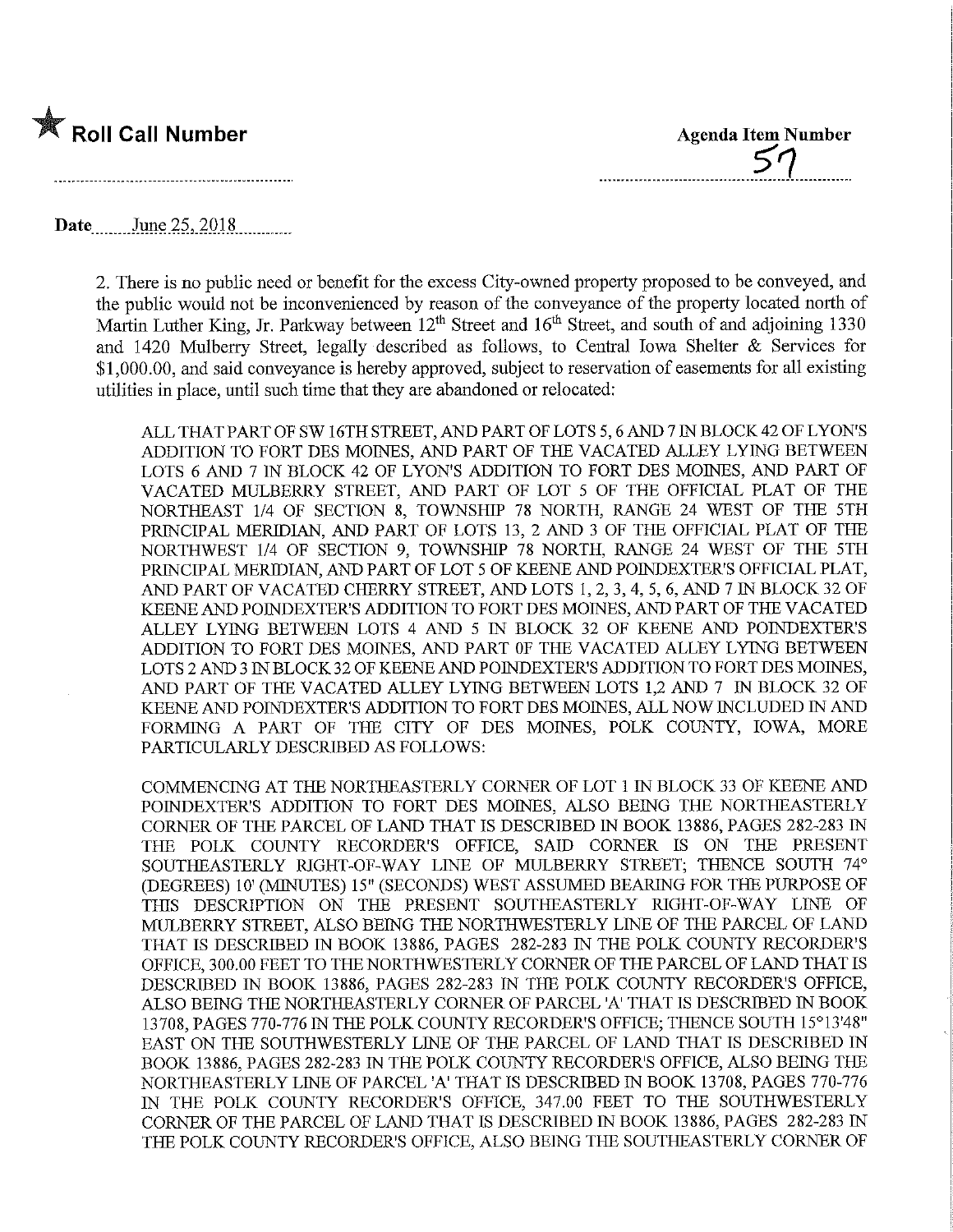

## **Date** June 25, 2018

PARCEL 'A' THAT IS DESCRIBED IN BOOK 13708, PAGES 770-776 IN THE POLK COUNTY RECORDER'S OFFICE, BEING THE POINT OF BEGINNING OF THE PARCEL OF LAND HEREIN DESCRIBED; THENCE NORTH 74°10'15" EAST ON THE SOUTHEASTERLY LINE OF THE PARCEL OF LAND THAT IS DESCRIBED IN BOOK 13886, PAGES 282-283 IN THE POLK COUNTY RECORDER'S OFFICE, 300.00 FEET TO THE SOUTHEASTERLY CORNER OF THE PARCEL OF LAND THAT IS DESCRIBED IN BOOK 13886, PAGES 282-283 IN THE POLK COUNTY RECORDER'S OFFICE; THENCE SOUTH 15°13'49"EAST ON THE SOUTHEASTERLY PROLONGATION OF THE NORTHEASTERLY LINE OF THE PARCEL OF LAND THAT IS DESCRIBED IN BOOK 13886, PAGES 282-283 IN THE POLK COUNTY RECORDER'S OFFICE, 221.20 FEET TO THE PRESENT NORTHERLY RIGHT-OF-WAY LINE OF THE IOWA INTERSTATE RAILROAD; THENCE WESTERLY ON THE PRESENT NORTHERLY RIGHT-OF-WAY LINE OF THE IOWA INTERSTATE RAILROAD, BEING A 2389.42-FOOT RADIUS CURVE CONCAVE NORTHERLY AND HAVING A 31.30-FOOT LONG CHORD BEARING SOUTH 88°11'04" WEST, 31.30 FEET (ARC LENGTH); THENCE NORTHWESTERLY ON THE PRESENT NORTHERLY AND NORTHEASTERLY RIGHT-OF-WAY LINE OF THE IOWA INTERSTATE RAILROAD AND THE PRESENT NORTHEASTERLY RIGHT-OF-WAY LINE OF THE UNION PACIFIC RAILROAD, BEING A 2832.88-FOOT RADIUS CURVE CONCAVE NORTHEASTERLY AND HAVING A 988.93- FOOT (987.91 FEET RECORD) LONG CHORD BEARING NORTH 81°23'44" WEST, 994.02 FEET (992.98 FEET RECORD) (ARC LENGTH); THENCE NORTH 71°21'36" WEST ON THE PRESENT NORTHEASTERLY RIGHT-OF-WAY LINE OF THE UNION PACIFIC RAILROAD, 289.65 FEET TO THE NORTHEASTERLY RIGHT-OF-WAY LINE OF SOUTHWEST 16TH STREET; THENCE NORTH 15°33'29" WEST ON THE NORTHEASTERLY RIGHT-OF-WAY UNE OF SOUTHWEST 16TH STREET, 21.76 FEET TO THE NORTHEASTERLY LINE OP THE NORTHEASTERLY 18.00 FEET OF THE ORIGINAL CHICAGO, ROCK ISLAND AND PACIFIC RAILROAD RIGHT-OF-WAY; THENCE NORTH 71°21'36" WEST ON THE NORTHEASTERLY LINE OF THE NORTHEASTERLY 18.00 FEET OF THE ORIGINAL CHICAGO, ROCK ISLAND AND PACIFIC RAILROAD RIGHT-OF-WAY, 47.79 FEET TO THE PRESENT SOUTHEASTERLY RIGHT-OF-WAY LINE OF THE SOUTHWEST 15TH STREET/SOUTHWEST 16TH STREET CONNECTOR; THENCE NORTHEASTERLY ON THE PRESENT SOUTHEASTERLY RIGHT-OF-WAY LINE OF THE SOUTHWEST 15TH STREET/SOUTHWEST 16TH STREET CONNECTOR, BEING A 162.42-FOOT RADIUS CURVE CONCAVE SOUTHEASTERLY AND HAVING A 132.02-FOOT LONG CHORD BEARING NORTH 52°37'56" EAST, 135.95 FEET (ARC LENGTH); THENCE NORTHEASTERLY ON THE PRESENT SOUTHEASTERLY RIGHT-OF-WAY LINE OF THE SOUTHWEST 15TH STREET/SOUTHWEST 16TH STREET CONNECTOR, BEING A 261.28-FOOT RADIUS CURVE CONCAVE NORTHWESTERLY AND HAVING A 27.93-FOOT LONG CHORD BEARING NORTH 72°02'25" EAST, 27.94 FEET (ARC LENGTH); THENCE SOUTHEASTERLY ON THE PRESENT SOUTHEASTERLY RIGHT-OF-WAY LINE OF THE SOUTHWEST 15TH STREET/SOUTHWEST 16TH STREET CONNECTOR AND THE PRESENT SOUTHWESTERLY RIGHT-OF-WAY LINE OF MULBERRY STREET, BEING A 15.00-FOOT RADIUS CURVE CONCAVE SOUTHWESTERLY AND HAVING A 16.12-FOOT LONG CHORD BEARING SOUTH 78°3 1'26" EAST, 17.02 FEET (ARC LENGTH); THENCE SOUTHEASTERLY ON THE PRESENT SOUTHWESTERLY RIGHT-OF-WAY LINE OF MULBERRY STREET, BEING A 208.00-FOOT RADIUS CURVE CONCAVE NORTHEASTERLY AND HAVING A 201.91-FOOT LONG CHORD BEARING SOUTH 75°03'38" EAST, 210.82 FEET (ARC LENGTH); THENCE NORTH 74°11'28" EAST ON THE PRESENT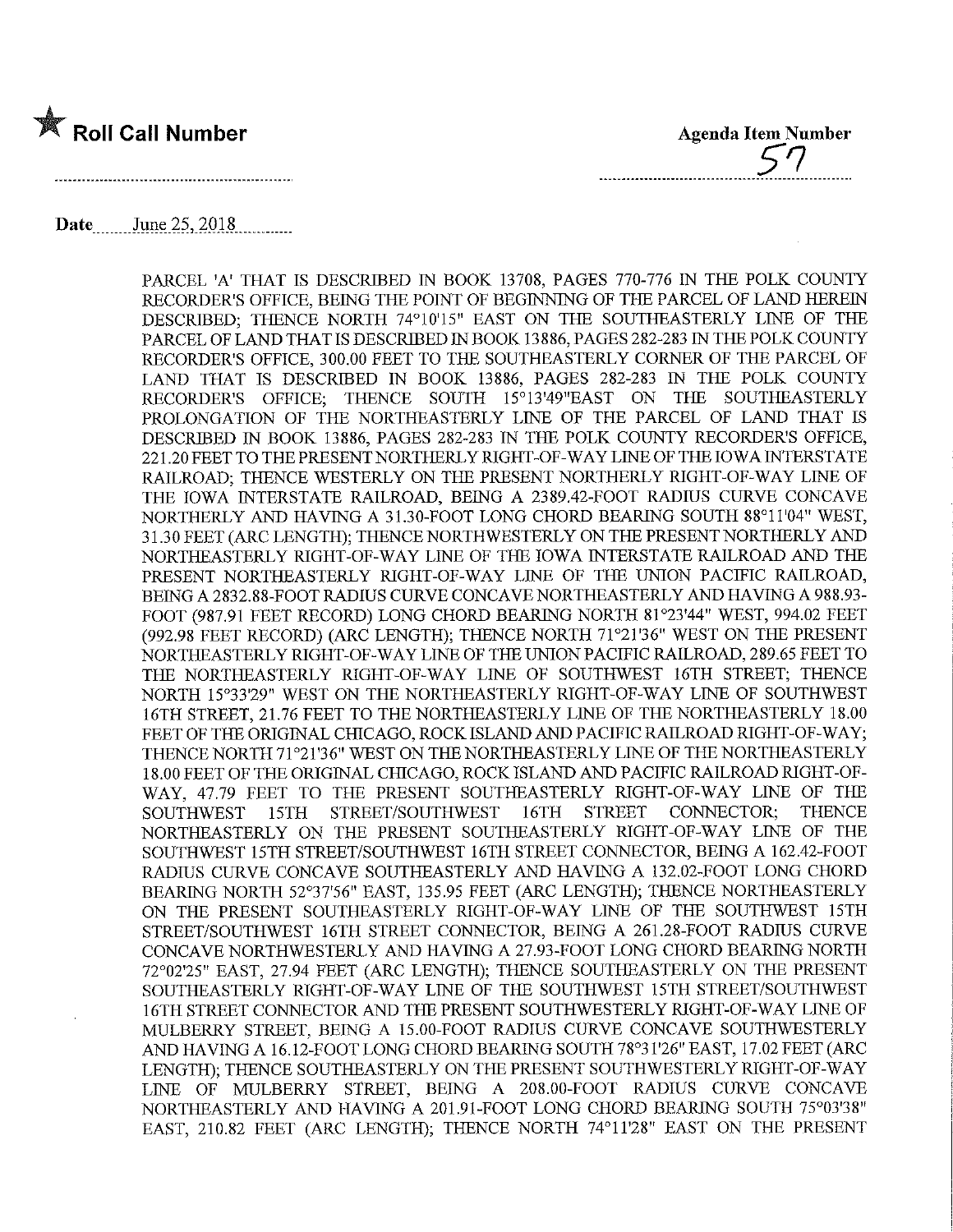

Roll Call Number Agenda Item Number

Date June 25, 2018

SOUTHEASTERLY RIGHT-OF-WAY LINE OF MULBERRY STREET, 47.74 FEET; THENCE NORTH 74010'15" EAST ON THE PRESENT SOUTHEASTERLY RIGHT-OF-WAY LINE OF MULBERRY STREET, 128.51 FEET TO THE WESTERLY LINE OF PARCEL 'A' THAT IS DESCRIBED IN BOOK 13708, PAGES 770-776 IN THE OFFICE OF THE POLK COUNTY RECORDER; THENCE SOUTH 15°13'48" EAST ON THE WESTERLY LINE OF SAID PARCEL 'A', 181.50 FEET TO THE SOUTHWESTERLY LINE OF SAID PARCEL 'A'; THENCE SOUTH 76°23'32" EAST ON SAID SOUTHWESTERLY LINE OF SAID PARCEL 'A', 336.74 FEET TO THE SOUTHEASTERLY LINE OF SAID PARCEL 'A'; THENCE NORTH 74°10'15" EAST ON THE SOUTHEASTERLY LINE OF SAID PARCEL 'A', 105.00 FEET TO THE POINT OF BEGINNING. CONTAINING 186,162 SQUARE FEET OR 4.27 ACRES.

3. The Mayor is authorized and directed to sign the Offer to Purchase and Quit Claim Deed for the conveyance as identified above, and the City Clerk is authorized and directed to attest to the Mayor's signature.

4. Upon proof of payment of the consideration plus \$113.00 for publication and recording costs, the City Clerk is authorized and directed to forward the original of the Quit Claim Deed, together with a certified copy of this resolution and of the affidavit of publication of the notice of this hearing, to the Real Estate Division of the Engineering Department for the purpose of causing said documents to be recorded.

5. The Real Estate Division Manager is authorized and directed to forward the original of the Quit Claim Deed, together with a certified copy of this resolution and of the affidavit of publication of the notice of this hearing, to the Polk County Recorder's Office for the purpose of causing these documents to be recorded.

6. Upon receipt of the recorded documents back from the Polk County Recorder, the Real Estate Division Manager shall mail the original of the Quit Claim Deed and copies of the other documents to the grantee.

7. Non-project related land sale proceeds are used to support general operating budget expenses: Org  $-EG064090.$